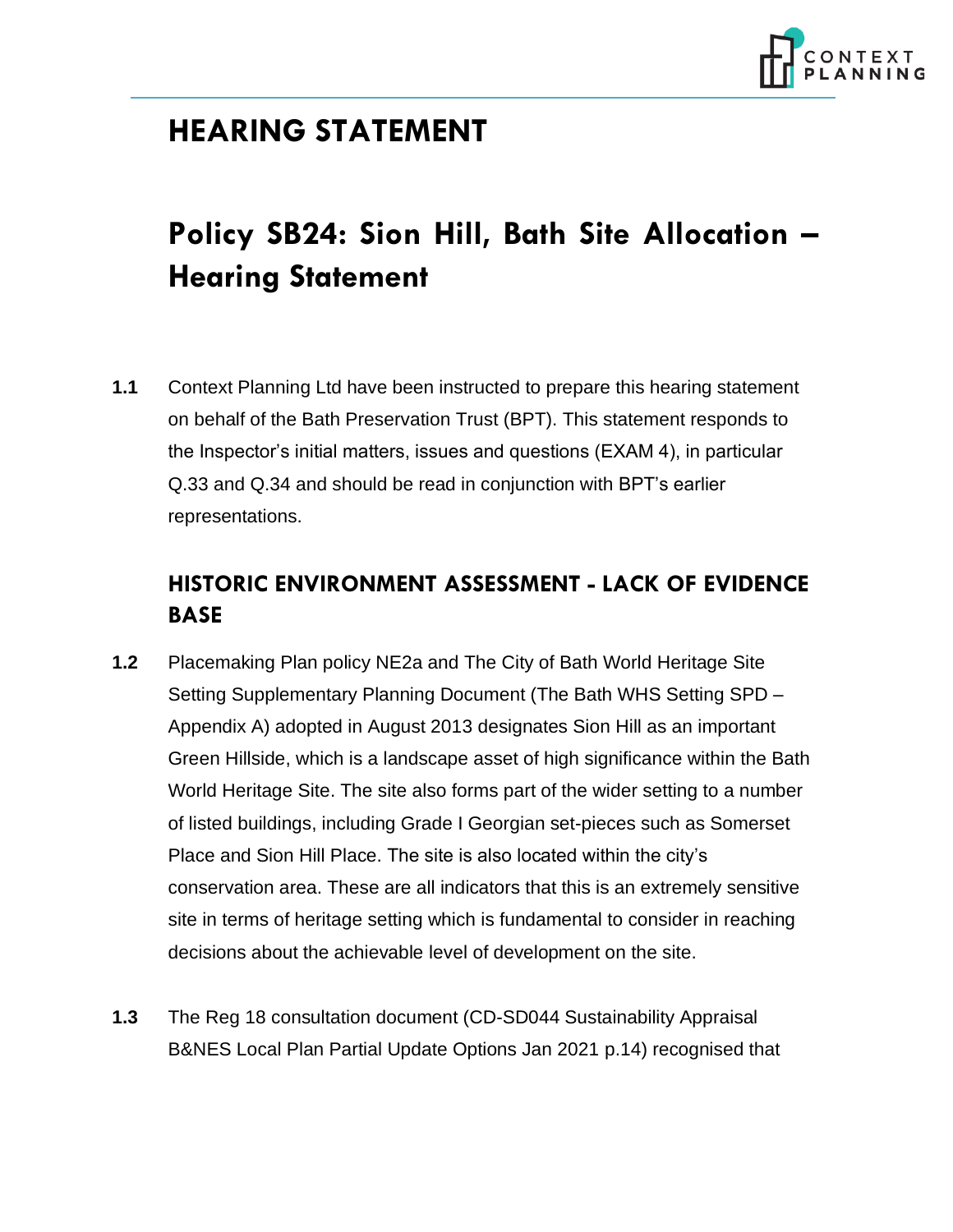

further assessment was required for this new site allocation in order to '*finalise the development requirements and design principles including the site capacity'*.

- **1.4** This was followed up by a Historic Environment Assessment (HEA) (CD-HIS001, pp. 57-71) '*undertaken by planning policy officers, in correspondence with other internal consultees'*(p.2).
- **1.5** Whilst the HEA document has picked up on some important development principles for the site, such as potential impacts on archaeology and the importance of boundary planting, it lacks key evidence, especially in relation to longer-distance views within the WHS and in relation to the wider setting of the nearby listed buildings.
- **1.6** In relation to the WHS, consideration of potential impacts simply states that '*allocation should ensure that development does not encroach on / harm important landscape setting*' (p.57). Unlike assessments carried out in relation to Policy SB19 (University of Bath, Calverton Down), there is no reference to the Bath WHS Setting SPD within the HEA for SB24 (Sion Hill site). The commentary does not provide any meaningful assessment of the effect of the development on the landscaped setting of this part of Bath, it simply cautions against causing harm.
- **1.7** The Bath WHS Setting SPD is an important development management tool that provides guidance on assessing impacts on the World Heritage Site. This is a key document for use when considering development proposals, especially where a planning application may have a significant impact on the setting of heritage assets. The previous B&NES Core Strategy Inspector's Report (June 2014) gave '*considerable weight*' to this SPD (CD-GEN001 para.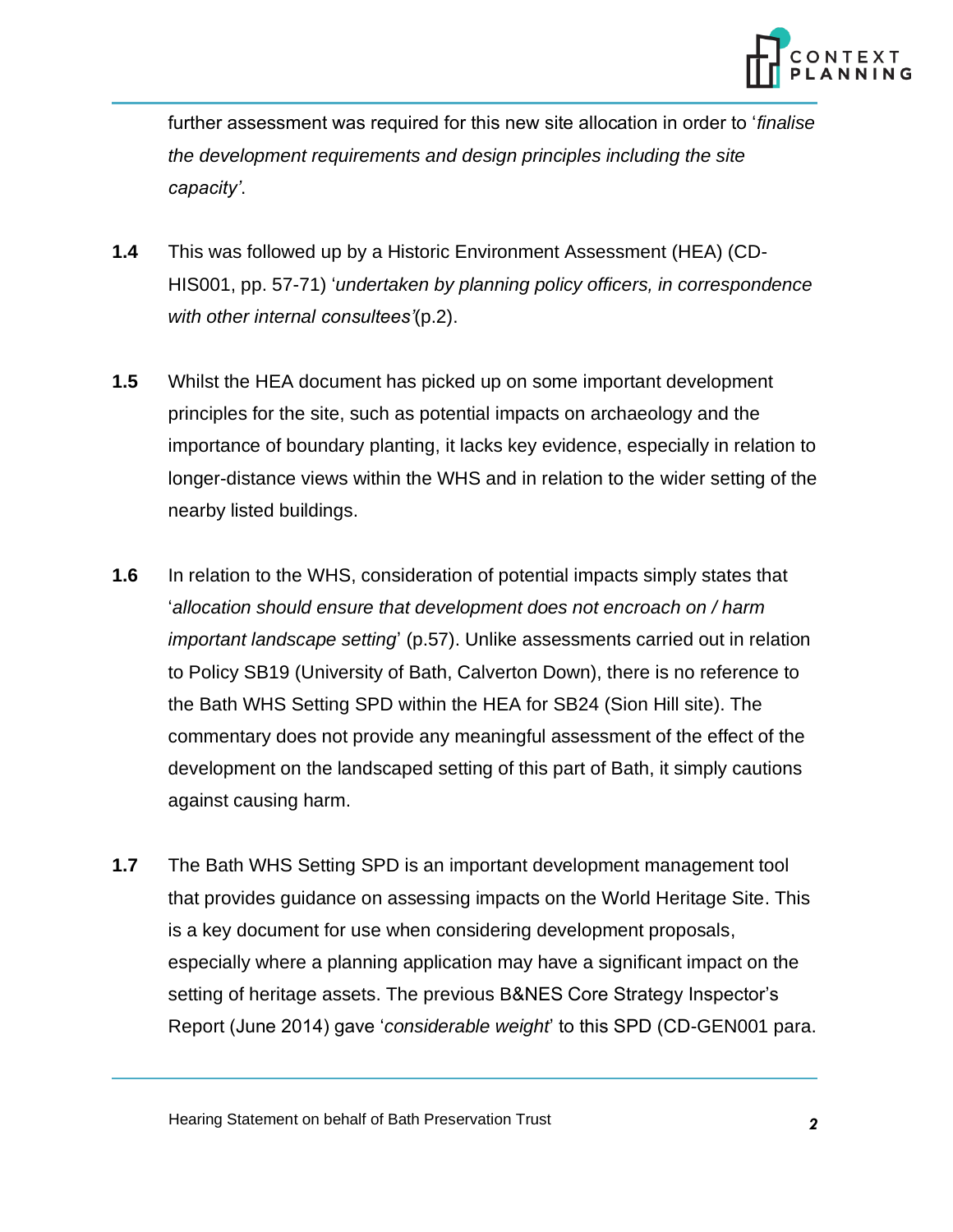

122 p.29). In this instance, the Bath WHS Setting SPD does not even appear to be included in the list of Evidence Base Papers.

- **1.8** According to the maps in Appendix 3 to the Bath WHS Setting SPD<sup>1</sup>, the Sion Hill allocation site features in many highly important views within the WHS such as:
	- Views from Alexandra Park North and West (Viewpoints 12a and 12d)
	- Views from Twerton Round Hill (Viewpoint 13)
	- View from Sham Castle (Viewpoint 15)
	- Views from Widcombe Hill (Viewpoint 16)
	- View from Prior Park (Viewpoint 17)
	- View from ralph Allen's Carriage Drive (Viewpoint 21)
- **1.9** The HEA does not contain any evidence that these views were taken into account.
- **1.10** In relation to the Bath Conservation Area (BCA), unlike other areas of Bath where bespoke draft character appraisals were produced in anticipation of large housing sites coming forward in various areas of BCA (such as Western Riverside, Bathwick, Entry Hill, Widcombe, etc.) there is very little up-to-date evidence that the character and appearance of the Lansdown area of BCA have been properly evaluated. The HEA relies upon the Bath City-wide Character Appraisal (adopted 31 August 2005) which pre-dates many

o

<sup>&</sup>lt;sup>1</sup>See Appendix B and individual high-resolution maps are available at <https://www.bathnes.gov.uk/services/environment/landscape/city-bath-world-heritage-site-setting#two>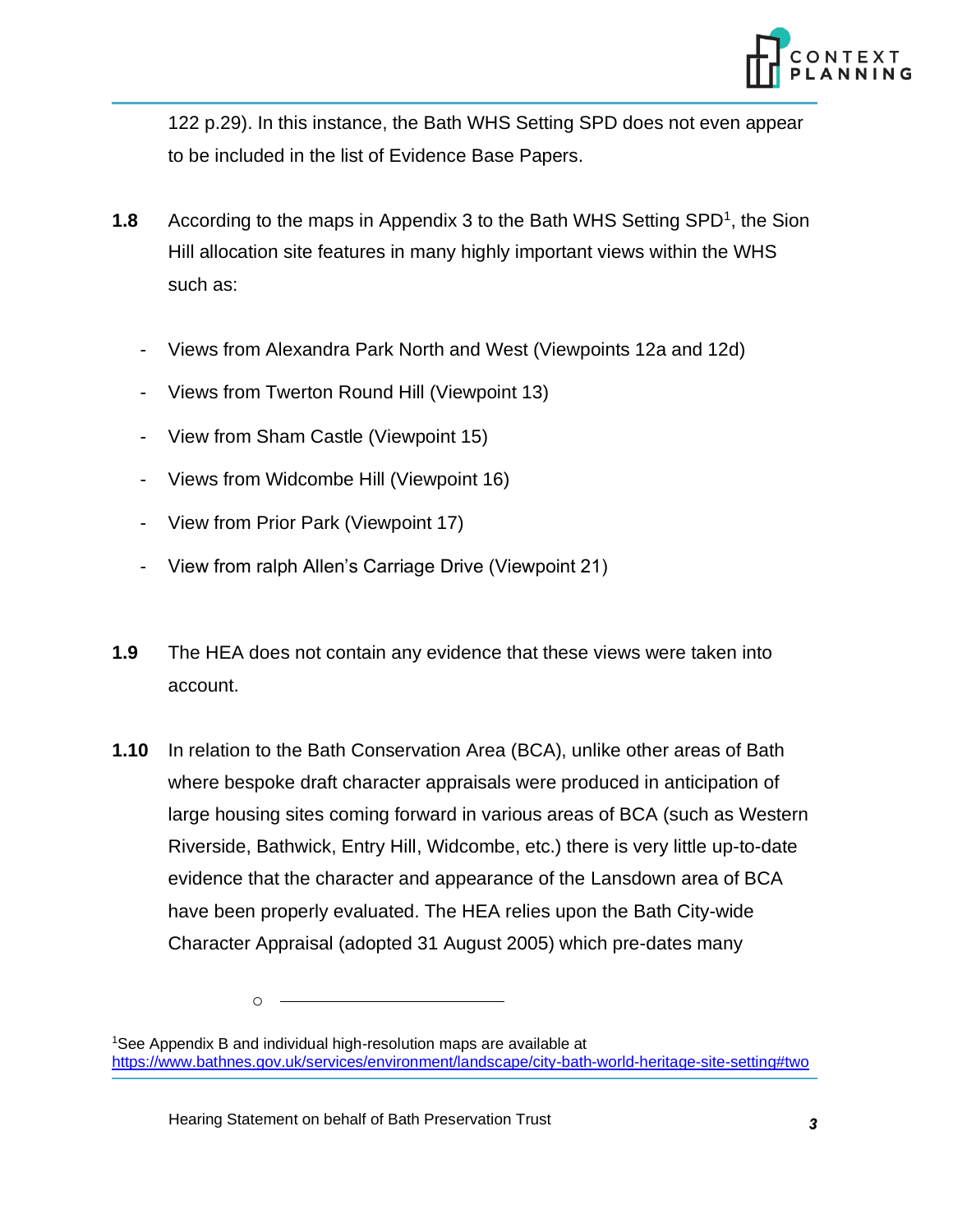

significant changes in the area including the redevelopment of parts of the former Bath Spa campus (i.e. Somerset Place and along Winifred's Lane). The 2005 CA Appraisal, for example, does not contain a mapped assessment of important views within and out of the CA.

- **1.11** The potential harm to the setting of individual LBs is assessed within close range, hence HEA placing significant weight on the importance of the boundary planting as a visual buffer, without taking into account the wider views in which the development may appear as a backdrop to those listed buildings, or obscure long-distance views of/from them. All these impacts may derive from the height and spread of development on site driven by the quantum set out in the policy wording.
- **1.12** The NPPF sets out a clear framework for both plan-making and decisionmaking to ensure that heritage assets are conserved, and where appropriate enhanced, in a manner that is consistent with their significance and thereby achieving sustainable development. SB24 is not justified or consistent with this requirement of the NPPF as it has not been proportionately evidenced that the heritage significance of the site and its contribution to the setting of the WHS and the surrounding listed buildings has been properly assessed and considered when preparing the policy.

## **DELIVERABILITY OF THE PLANNED QUANTUM OF DEVELOPMENT**

**1.13** As a general principle, the development plan allocation policy should not set out a requirement, which the available evidence indicates is undeliverable. In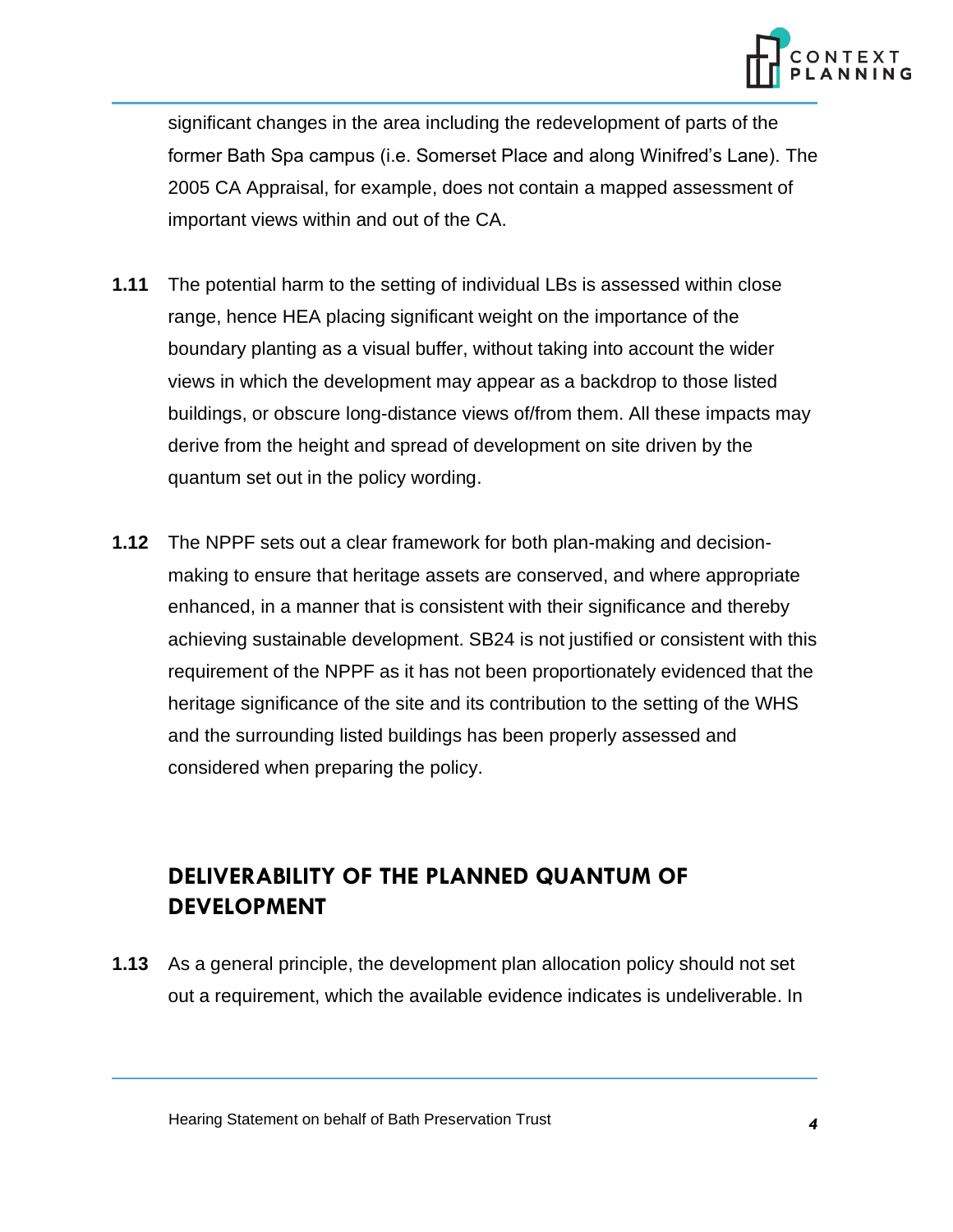

this respect, the wording of the policy lacks clarity on a number of important aspects that would have direct impact upon the deliverability of the site.

- **1.14** The policy states that the development proposal will:
	- *1. Deliver residential development of around 100 apartments. The proposed market dwellings should provide 2+bed apartments; and*
	- *2. …. In seeking to preserve or enhance this part of the conservation areas it is anticipated that development will be within the footprint of the existing buildings at the site, with no encroachment into sensitive landscape areas, and lower in height than the existing buildings.*
- **1.15** There is no clear indication as to what constitutes 'sensitive landscape areas' (does it, for example, include the tennis courts?), or what the baseline is for the assessment of the acceptable scale of the future development.
- **1.16** The accompanying Viability Study (CD-VIA001) is based at 100 units, but the reasonable alternative of the originally envisaged 60 units does not appear to have been tested for this site. It is not clear how and why the figure was increased by two thirds between the first and the second stages of the consultation process (Regulation18 and Regulation 19 of the Town and Country Planning Act (Local Planning)(England) Regulations 2012).

#### **Building Heights**

**1.17** The Bath Buildings Heights Strategy 2010 (CD-BTH006, pp.48-49) places the site within Zone 2: Immediate Setting of the Georgian city where one of the objectives is 'to maintain the visual coherence of the Georgian city and its primacy in the physical and spatial hierarchy of Bath by avoiding visually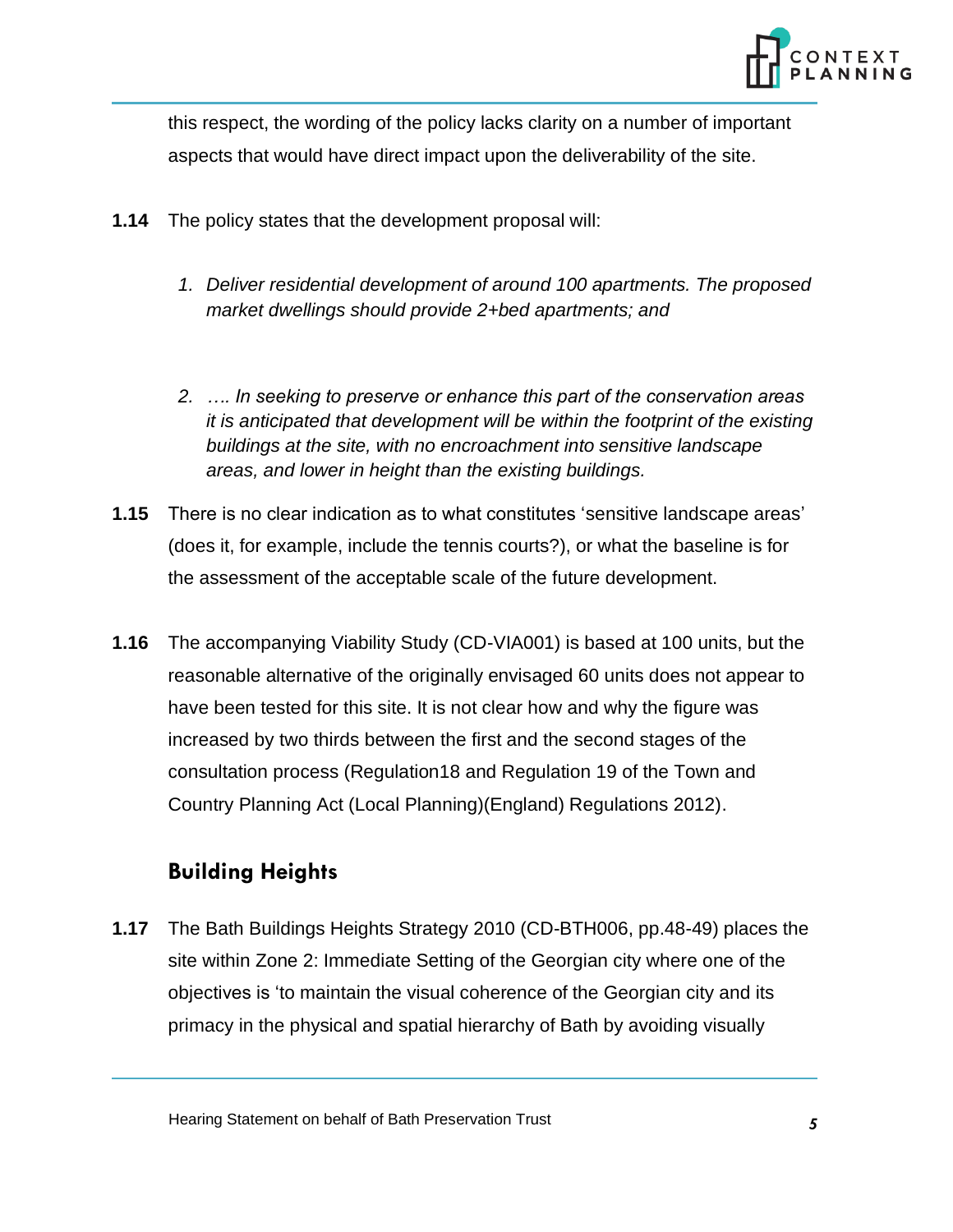

outstanding buildings'. The recommended building heights in this area should not exceed the overall height of the nearby buildings (p.49).

- **1.18** There is no acknowledgement within the wording of the policy SB24 of the existing variation in building heights across the campus, which at present fluctuate between 1-2 storey (large parts of the developed area) to 4-5 storey high (around a quarter of the overall footprint).
- **1.19** The 4-5 storey element of the campus, due to the elevated location, is one of the tallest buildings in Lansdown (see CD-BTH007, Topography Height 16- 19m on p.68).



**1.20** According to the Viability Study (CD-VIA001), the development area comprises 28% of the site area (0.67ha) which gives a footprint of approx. 1,876 sqm. The projected GIA for the 100 flats on site is calculated at

Hearing Statement on behalf of Bath Preservation Trust *6*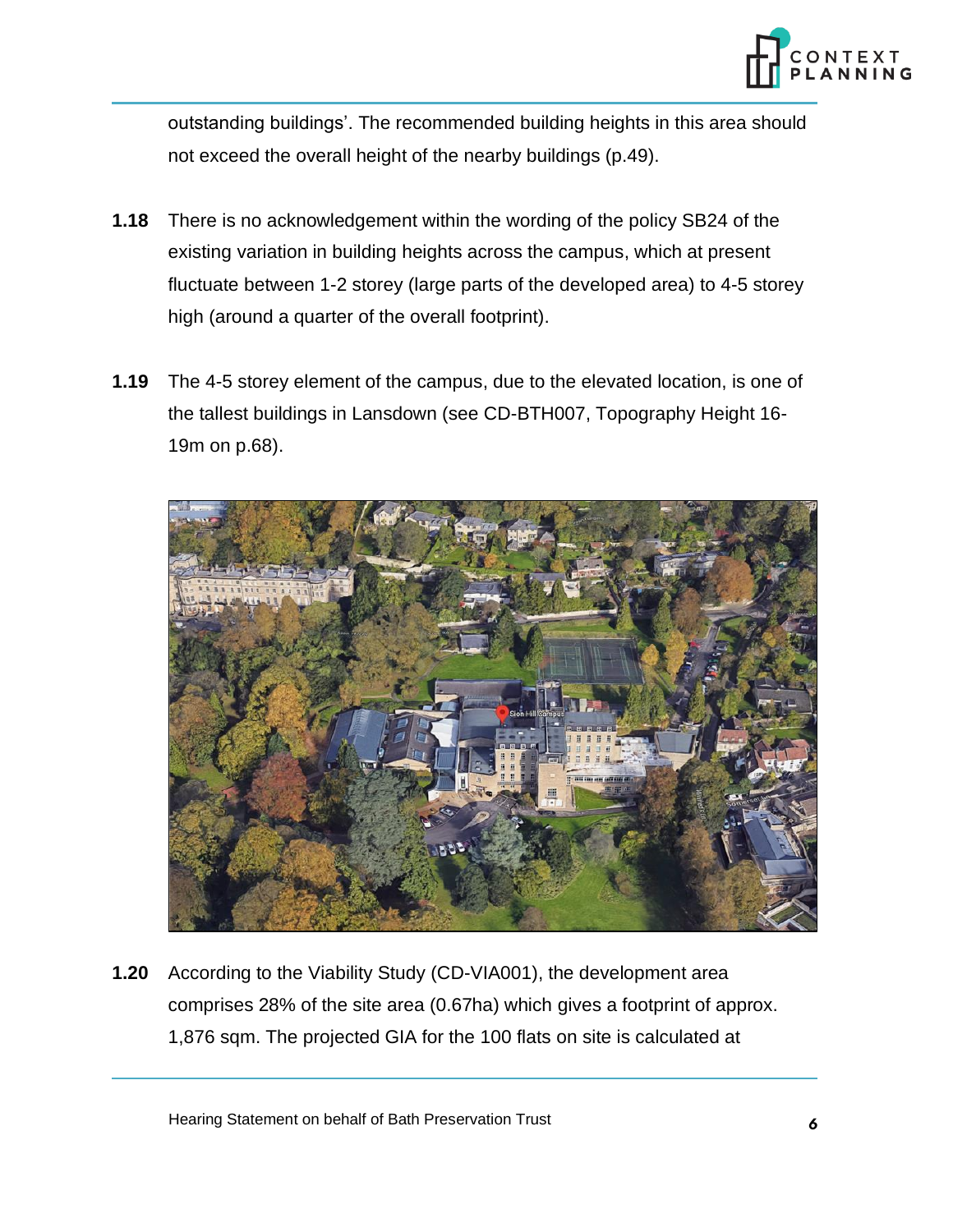

7,950sqm (CD-VIA001 Development Typologies Table 4.3.1, p23), which equates to around 4.23 times the footprint (i.e. at least a 4 storey building across the entire footprint) (CD-VIA001 Appendix.2 – Typology Details, p.77).

- **1.21** This immediately suggests that the 'lower in height than the existing buildings' objective is either:
	- a) unachievable because the ambient height of the buildings will have to be taller than approximately ¾ of the existing buildings; or;
	- b) that the baseline of 'existing buildings height' is taken at its tallest point, which may enable interpretation of the policy to allow up to 5 storeys across the entire developable area. This would be in direct conflict with the objective of the Buildings Heights Strategy to avoid '*visually outstanding buildings*' within the immediate setting of the Georgian city.
- **1.22** The above (CD-VIA001) calculation relates purely to residential floorspace without taking into account other policy requirements such as provision of vehicular and cycle parking, bin storage, communal areas etc. may require substantial further land take, or buildings to be even taller. In the absence of further clarity as to the implications of the proposed increase in density of the allocation, policy SB24 cannot be considered sound.
- **1.23** The level of development envisaged in (CD-VIA001) does not appear to be deliverable on the site if the development is to be both limited to the extent of the developed area of the site and is not to exceed the existing building height. It is very important to recognise that the taller (4 storeys above ground) element of the existing Bath Spa University buildings only occupies a small proportion of the overall developed footprint of the site.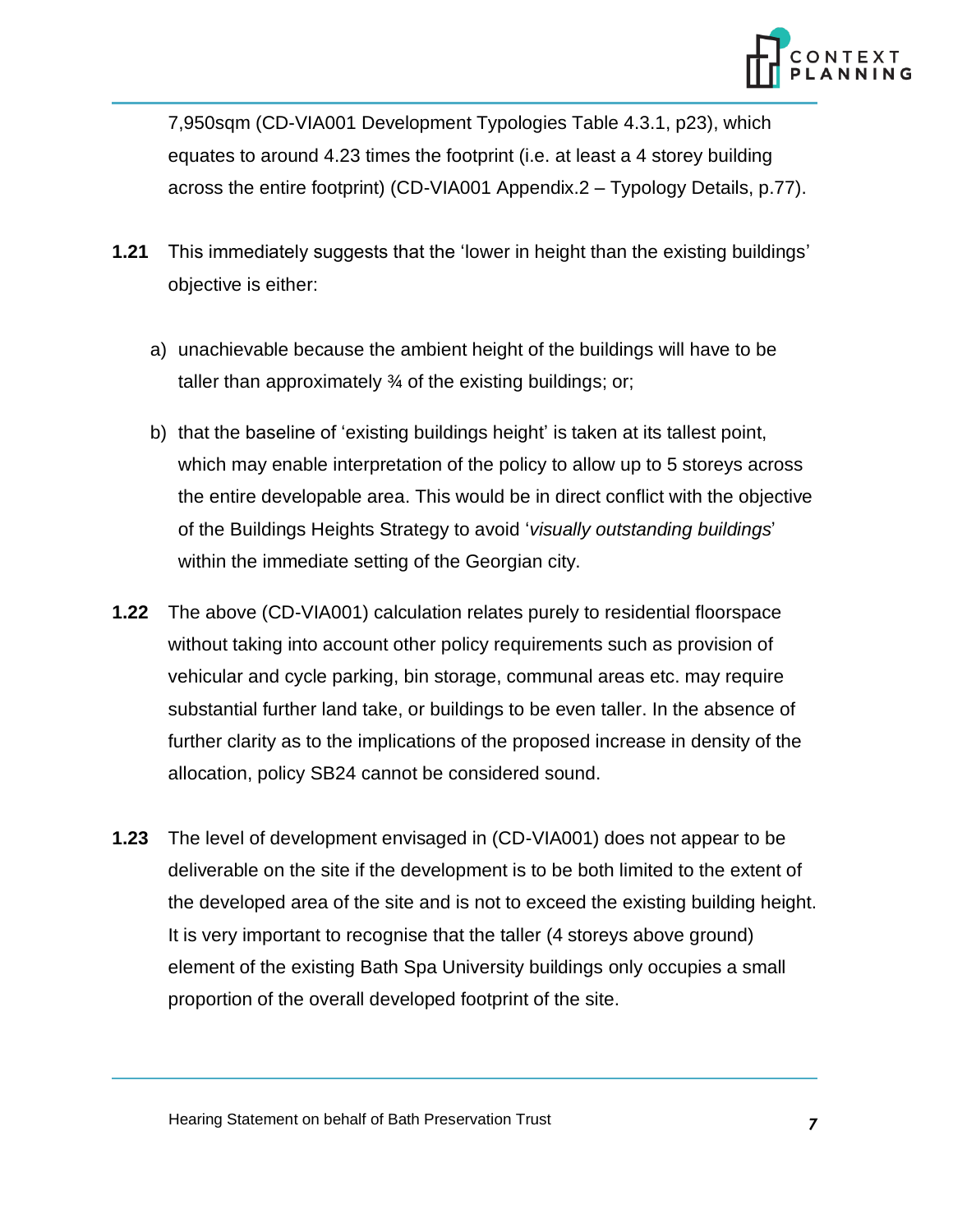

**1.24** Even if the highest building height on site currently were not to be exceeded the proposal, based on the Council's own viability evidence, necessitates a significant uplift in the ambient scale and massing of buildings. The existing building is over-scaled for the site and competes in views with the formal Georgian set piece architecture in the area. A development of 100 units is likely to greatly exacerbate this issue by increasing the overall areas of overscaled buildings on site. This would be potentially harmful to the WHS, conservation area and the setting of listed buildings and inconsistent with national policy, making the policy unsound.

#### **Parking**

- **1.25** The Draft Transport and Development SPD (CD-TRN008, pp.66-67) sets minimum parking standards for C3 Use Classes in Bath Outer Zone at 1 parking spaces per 1-bed, 1.25 per 2-bed dwelling and 1.5 per 3-bed, plus 0.2 visitor parking space per dwelling (-15% reduction allowed), plus 2 cycle parking spaces per flat.
- **1.26** Even in the event that all affordable housing will be delivered as exclusively 1 bed dwellings (CP9 requires 40% on-site provision and expects a mix of units) and all market housing would be at least 2-bed dwellings, the minimum policycompliant parking requirement for the site would be at least 132 vehicular parking spaces and 200 cycle parking provision. It is possible that the existing parking (estimated at around 60-70 spaces) within the parkland will be retained, however the remainder will need to be placed elsewhere, i.e. within the developed footprint if it is to eb policy compliant. If there is inadequate room then pressure will come for it to be placed in the sensitive areas of landscape contravening the terms of the proposed allocation.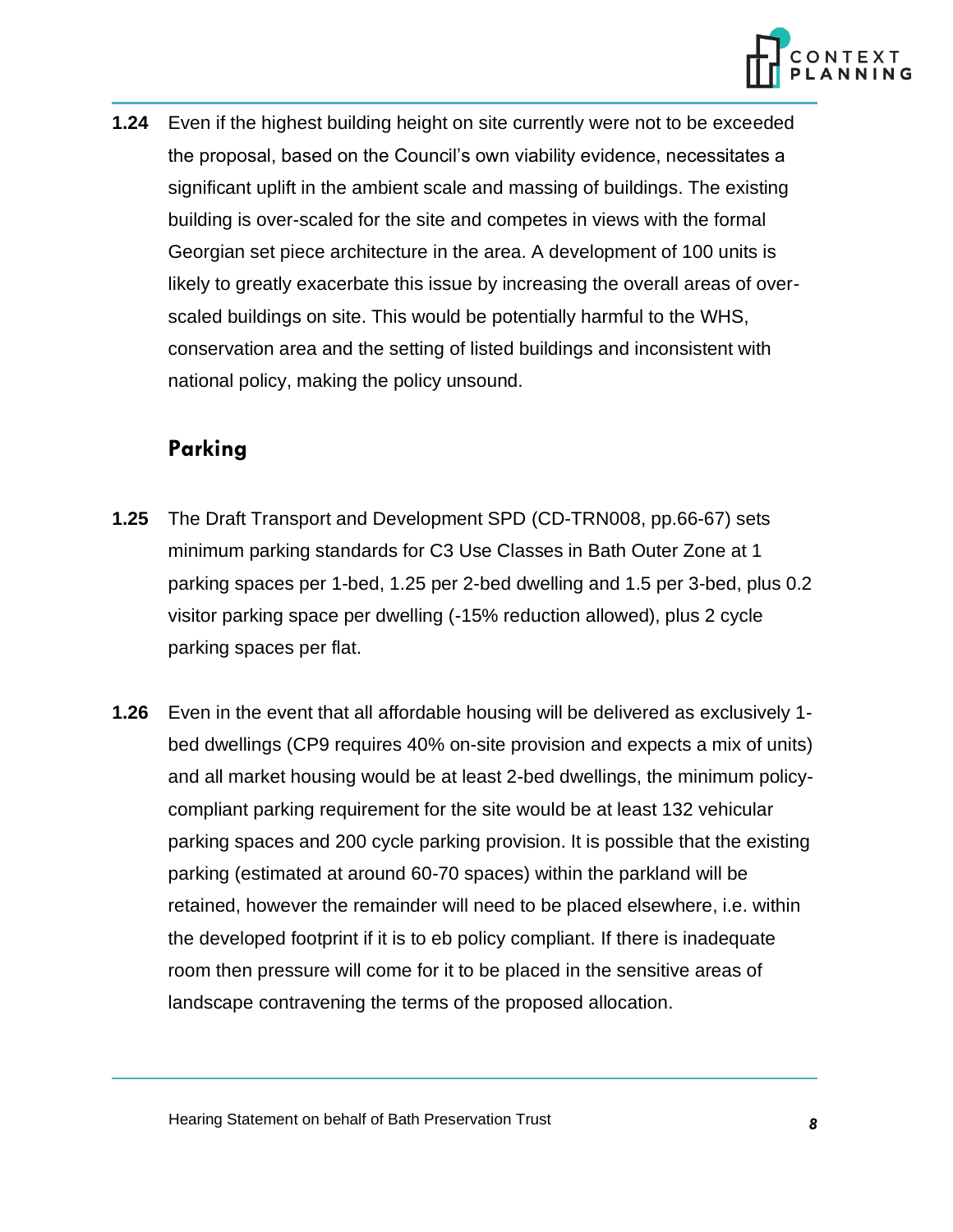

**1.27** The nearest comparative development site at Hope House (residential development of 54 dwellings south of Lansdown Crescent) accommodated the majority of the parking provision as a sub-basement to one of the residential blocks. The HEA for Sion Hill (CD-HIS001) however expressly advises against levelling the sloping topography of the site. Additionally, the site has known archaeological deposits of significance and as such any sub-basement and/or underground development would be problematic. Therefore, there is a clear possibility that a policy-compliant parking provision would further drive the height of the development.

#### **Housing Mix**

- **1.28** Paragraph 63 of the NPPF states that planning policies should specify the type of affordable housing required, and expect it to be met on site. It also requires LPAs to plan for the objective of creating mixed and balanced communities.
- **1.29** Bath HMA Strategic Housing Market Assessment: Volume II (CD-HOU004 Figure 9, p. 16) indicates that overall housing need for market housing comprises mainly three-bedroom properties, but with a need identified for two bedrooms and four or more bedrooms. Housing need for affordable housing is split relatively evenly between one-bedroom flats and properties with two or more bedrooms.
- **1.30** SB24 expects that '*the proposed market dwellings should provide 2+bed apartments*' and there is no specification with regards to affordable housing. The projected GIA for the flats is calculated at 7,950sqm assuming around 80sqm per unit (CD-VIA001 Development Typologies Table 4.3.1, p23).
- **1.31** The minimum national housing GIA standards (Technical housing standards nationally described space standard by DCLG, March 2015) sets the minimum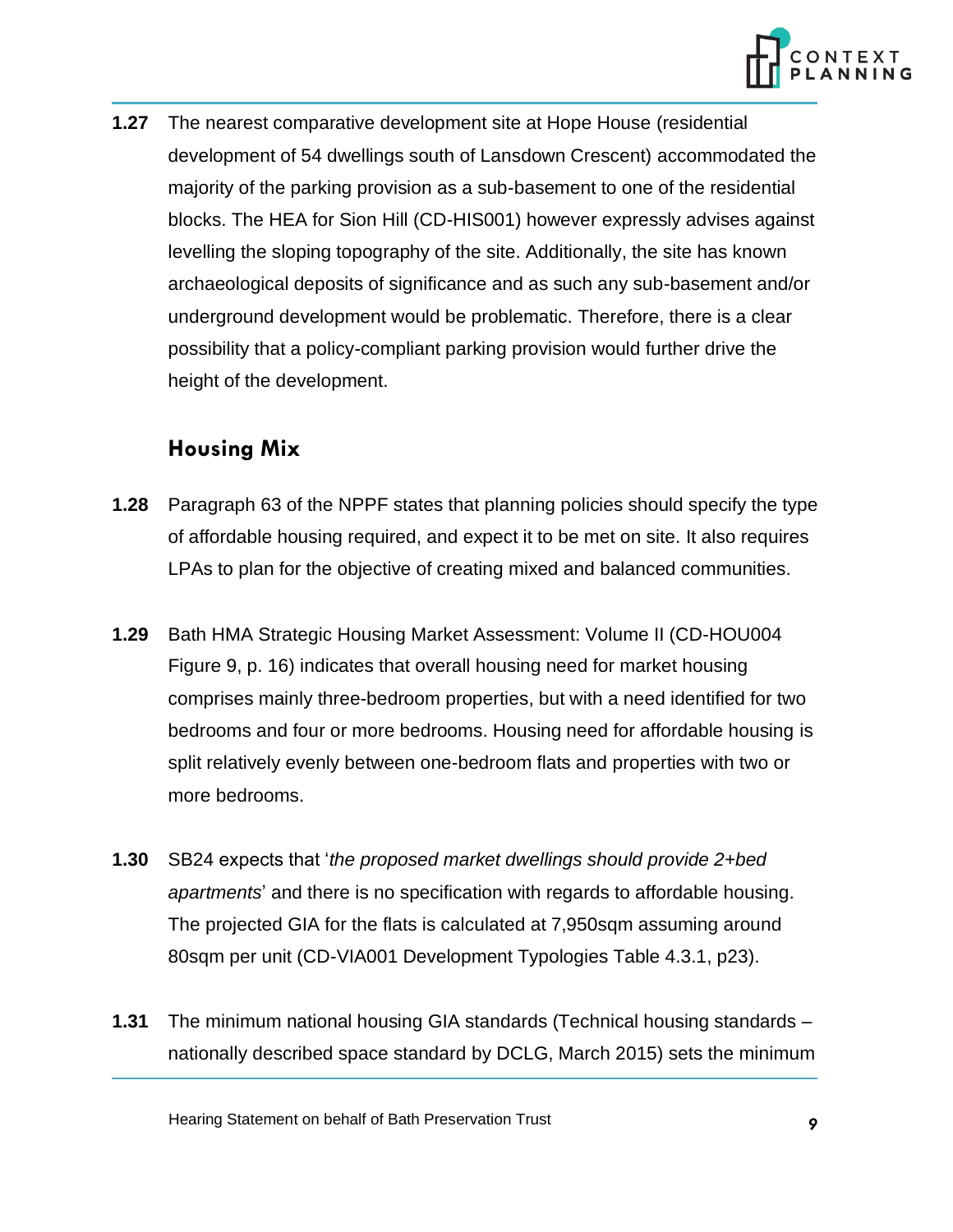

size for a 2-bed property at 61-70sqm and for a 3-bedroom property - at 74- 95sqm, which suggests that it would be difficult to achieve a good mix of unit sizes without increasing the GIA of the development.

| Number of<br>bedrooms(b) | Number of<br>bed spaces<br>(persons) | 1 storey<br>dwellings | 2 storey<br>dwellings | 3 storey<br>dwellings | <b>Built-in</b><br>storage |
|--------------------------|--------------------------------------|-----------------------|-----------------------|-----------------------|----------------------------|
|                          | 1p                                   | 39 (37) *             |                       |                       | 1.0                        |
| 1b                       | 2p                                   | 50                    | 58                    |                       | 1.5                        |
|                          | 3p                                   | 61                    | 70                    |                       |                            |
| 2b                       | 4p                                   | 70                    | 79                    |                       | 2.0                        |
|                          | 4p                                   | 74                    | 84                    | 90                    |                            |
| 3b                       | 5p                                   | 86                    | 93                    | 99                    | 2.5                        |
|                          | 6p                                   | 95                    | 102                   | 108                   |                            |
| 4b<br>5b<br>6b           | 5p                                   | 90                    | 97                    | 103                   | 3.0                        |
|                          | 6p                                   | 99                    | 106                   | 112                   |                            |
|                          | 7p                                   | 108                   | 115                   | 121                   |                            |
|                          | 8p                                   | 117                   | 124                   | 130                   |                            |
|                          | 6p                                   | 103                   | 110                   | 116                   |                            |
|                          | 7p                                   | 112                   | 119                   | 125                   | 3.5                        |
|                          | 8p                                   | 121                   | 128                   | 134                   |                            |
|                          | 7p                                   | 116                   | 123                   | 129                   |                            |
|                          | 8p                                   | 125                   | 132                   | 138                   | 4.0                        |

- **1.32** The wording of SB24 suggests that at least 60% of the flats (market housing) will have to be at least 61sqm, however realistically development would have to offer a variety of units sizes.
- **1.33** Besides, the CP9 (Affordable Housing) policy requirement is quite clear that affordable housing provision should deliver a mix of units guided by the SHMA and expects at least 60% to be large enough to be family accommodation.
- **1.34** For comparison, Hope House development (ref. 15/04715/FUL) contained 21(1-bed)/12(2-bed)/19(3-bed)/2(4-bed) split across 54 properties with GIA of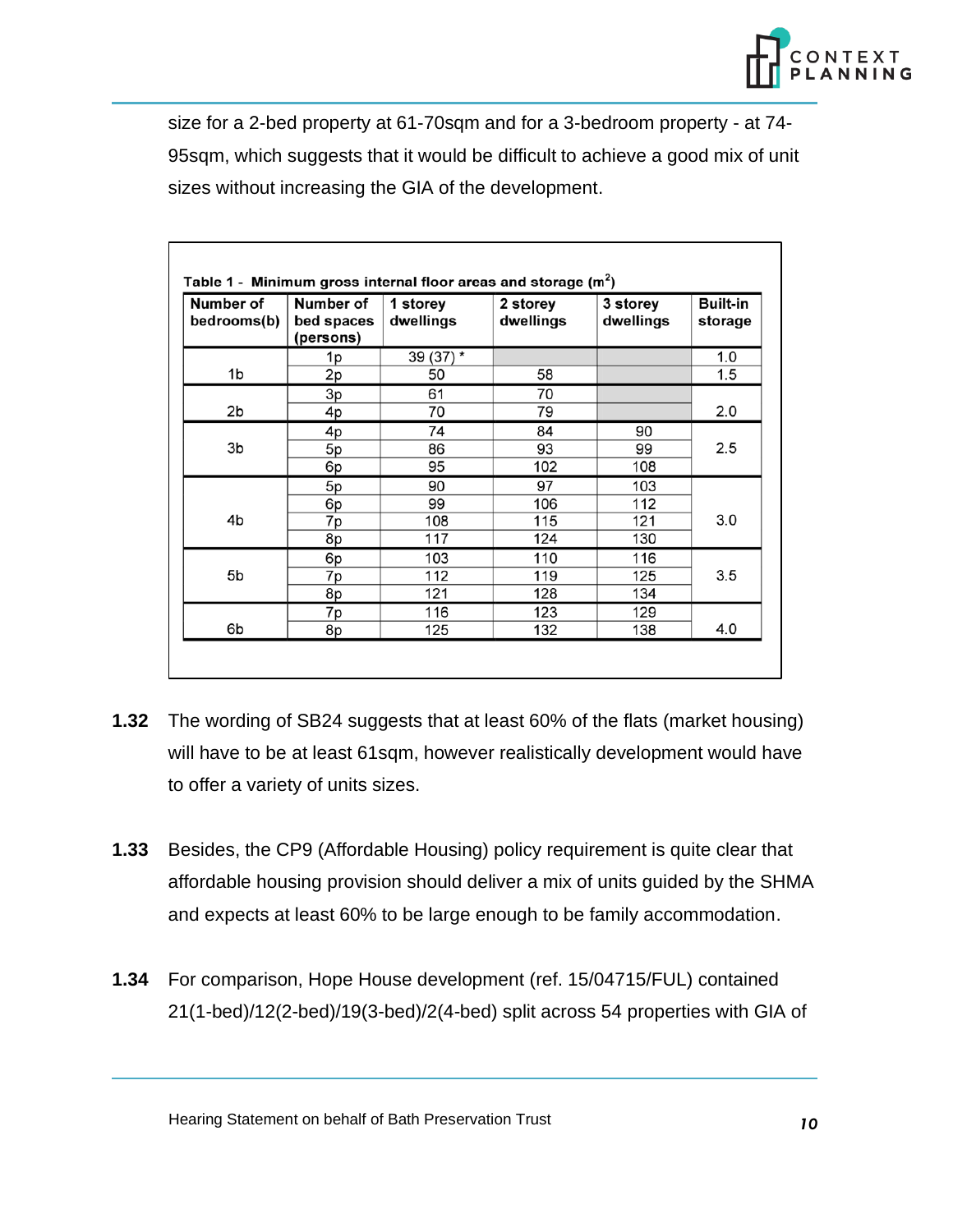

7,396.29sqm albeit that development comprised a mix of flats and townhouses.

**1.35** Overall, it appears that the projected GIA for the purposed 100 flats is insufficient to realistically allow for a genuine mix of units' sizes which would be inconsistent with national policy and does not represent a justified strategy having regard to the outlined need for a mix of accommodation sizes.

#### **TRANSPORTATION REQUIREMENTS**

- **1.36** Criteria 9 and 10 of the policy set out a number of measures to enhance the site's walking and cycling opportunities. The supporting concept diagram indicates a potential pedestrian/cycle route through the site along the eastern boundary in parallel to Winifred Lane, which is expected to be linked to the wider walking and cycling network (see below).
- **1.37** The preliminary indication of the route however appears to be problematic in relation to the group of mature trees and planting concentrated at the southeast corner of the site. Placing the pass further into the site to avoid harm to boundary planting would make it less obvious to the walkers/cyclists and less attractive in respect of 'desire lines' as it will require a detour from the direct link along Winifred Lane.
- **1.38** Provision of a segregated route also effectively enables the ongoing use of Winifred Lane as a through route for traffic seeking to shortcut to the top of Lansdown. The requirement for options 'to be investigated' to reduce traffic flows and speeds along Winifred's Lane should be strengthened to reduce the associated risk to highway safety.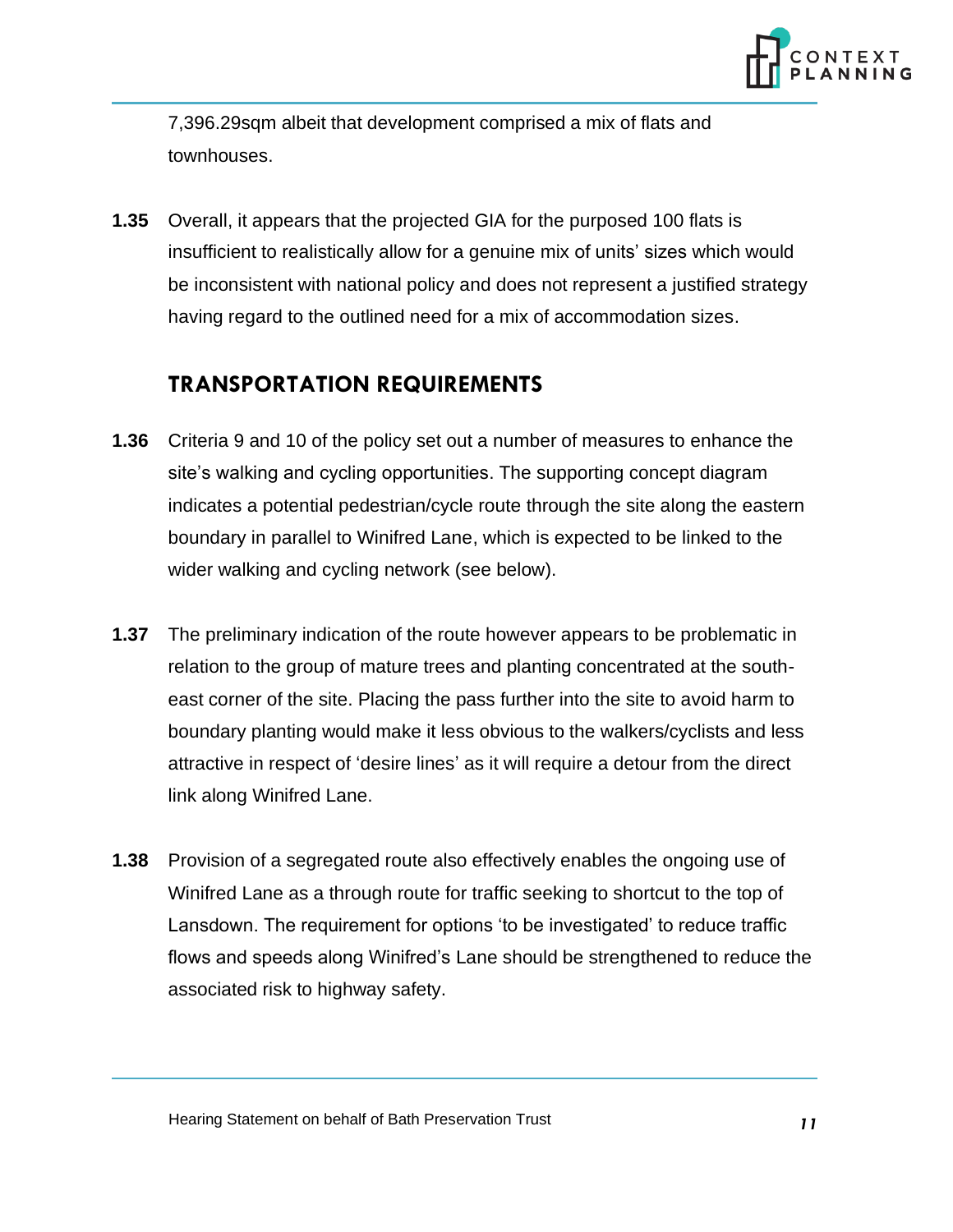



- **1.39** The proposed parallel link, within the site, doesn't appear to be in line with B&NES Strategic Network Bath City Routes document (Sustrans, November 2014) (Appendix C), which suggested investigation of closure of Winifred's Lane at the junction with Somerset Lane or alternatively a contraflow with appropriate signage.
- **1.40** This further strengthens the case that dealing with the root cause of the problem would be more effective. Left uncontrolled, development of the site, will increase traffic along Winifred's lane and has the potential to fund works to reduce traffic speeds and volumes which needs to be secured through the policy wording if it is to be found sound in this respect.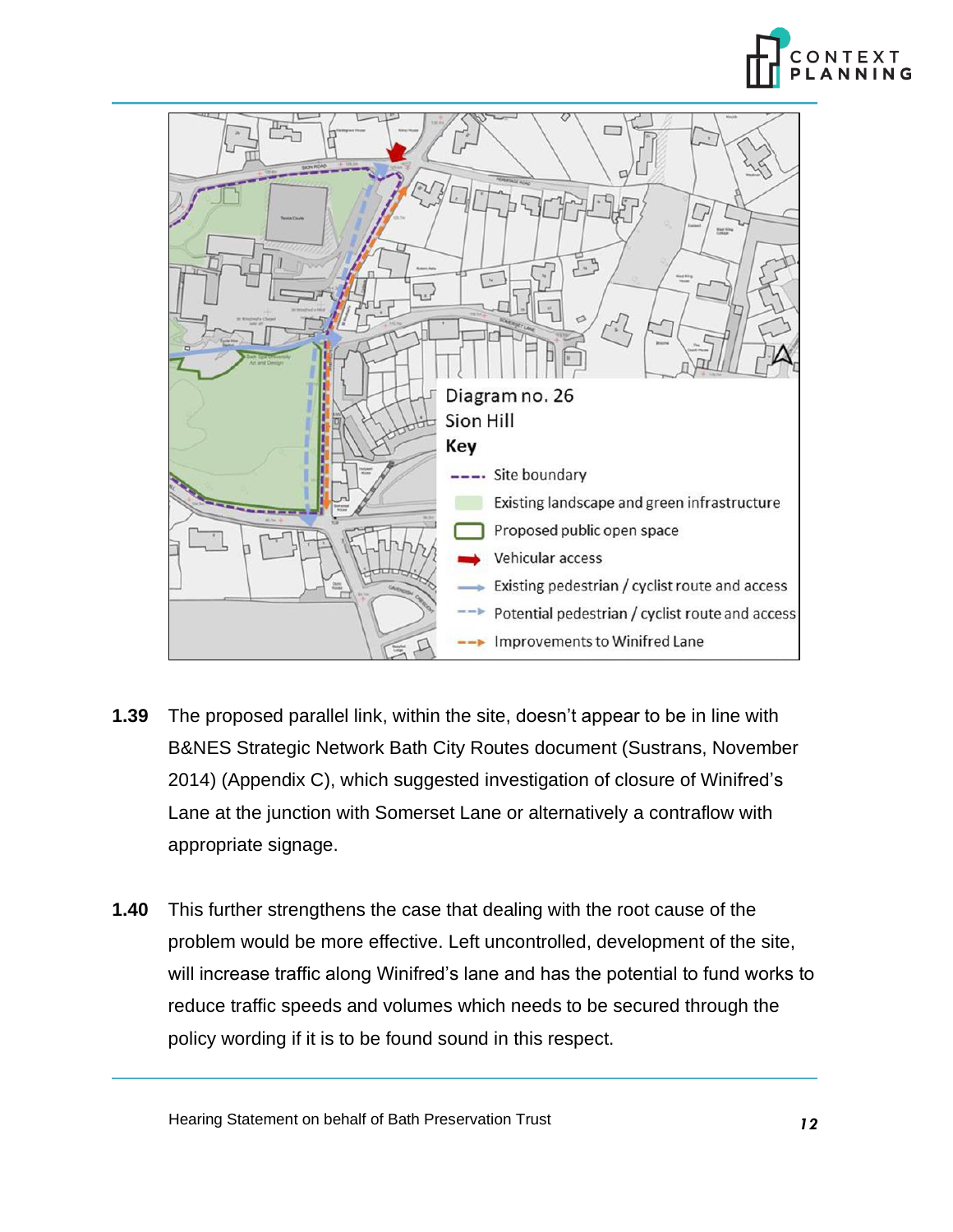

### **CONCLUSION**

- **1.41** BPT recognise the site's potential to deliver housing within Bath, however Policy SB24 requires further consideration of the site's position within an important green hillside which is fundamental in assessing the effect of development on the WHS and the conservation area.
- **1.42** The likely effect on the setting of neighbouring listed buildings requires further consideration the current HEA is more a description of effects to be avoided rather than an objective site-specific analysis of the effect of the proposal for 100 dwellings. The evidence base in this regard is not justified.
- **1.43** The proposed allocation for 100 dwellings appears to be overly-ambitious and not precise enough to give the future developer or the decision-makers a clear understanding of what height/footprint are likely to be considered appropriate for the site. The open-ended interpretation of these matters would, as worded, be likely to result in harm to the WHS and the setting of the surrounding listed buildings. The Council's assessment in relation to the WHS and setting of listed buildings underestimates the impact in some of the locations.
- **1.44** It is unclear how the originally proposed 60 dwellings compare to the final proposal for 100 dwellings and why this option was dismissed in favour of the revised higher density. The available indication of the GIA does not give much flexibility in terms of provision of a genuine mix of residential units of various sizes that would reflect the need identified within the latest SHMA for Bath.
- **1.45** The proposed transport strategy needs further consideration of the desire lines across the site and in relation to mitigating further traffic generation along the sub-standard Winifred's Lane. The policy as worded is not strong enough to